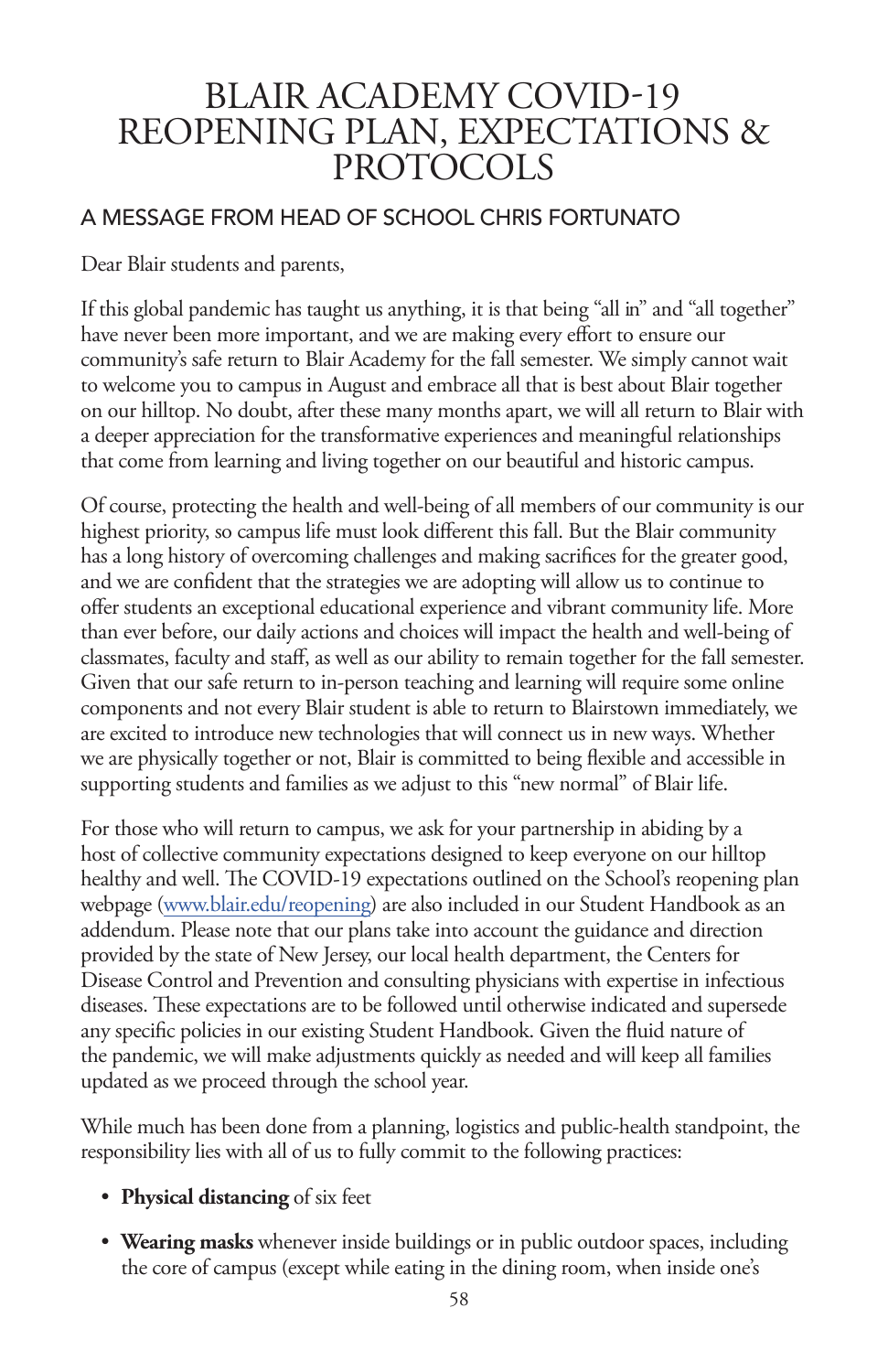dorm room, during athletic activities and when away from the core of campus)

- **Washing hands** carefully and frequently
- **Completing daily self-health screenings and temperature checks** to actively monitor for symptoms of illness

We ask families to complete a form indicating when they plan to arrive on campus and their intentions for the fall semester by Friday, July 24, to help guide us in our planning (www.blair.edu/arrival-intentions). We also ask that all community members sign the Buccaneer Pledge (www.blair.edu/pledge) acknowledging receipt of our reopening plan expectations and signifying an understanding that they apply to each of us. We know from working with adolescents that 100-percent perfect compliance is not possible, and we have no desire to address lapses through our formal disciplinary system. However, we will take repeated failure to meet core community health expectations seriously, up to and including required time away from school. We are optimistic that our students' care for one another and wish to do right by their teachers and classmates will carry us forward toward a healthy and safe 2020-2021 school year.

Thank you again for your support and partnership during this unprecedented time, and please be in touch with any questions or concerns. I invite you to participate in our upcoming Parent Town Hall meeting on Wednesday, July 22, at 8 p.m. EST to further discuss our reopening plans. While certainly no one anticipated Blair's 173rd year opening with these protocols in place, the deep care and connection that make the Blair community so special have never been stronger, and we all look forward to joyfully reuniting on campus next month.

*Chris Fortunato & the Blair Academy Reopening Task Force*

### FALL 2020 REOPENING BLAIR: PLANS & PROTOCOLS

*Working Together to Stay Together*

As we prepare for the opening of Blair's 173rd year, being "all in" and "all together" as members of our School community have never been more important. We are making every effort to ensure a safe return to campus for the fall semester, and we are looking forward to reuniting on the hilltop to live and learn together, embracing all that is best about the Blair experience.

Of course, protecting the health and well-being of everyone at Blair and in our surrounding community are our highest priorities, so, campus life must look different this fall. We are confident that our School community will quickly adapt to our "new normal," which includes numerous strategies to guard everyone's health and safety and exciting new classroom technologies that will connect us in new ways. More than ever before, our daily actions and choices will impact those around us, as well as our ability to remain together for the fall semester.

Here we detail our current reopening plans for the 2020-2021 school year. Our administrative team continues to closely monitor ongoing developments around the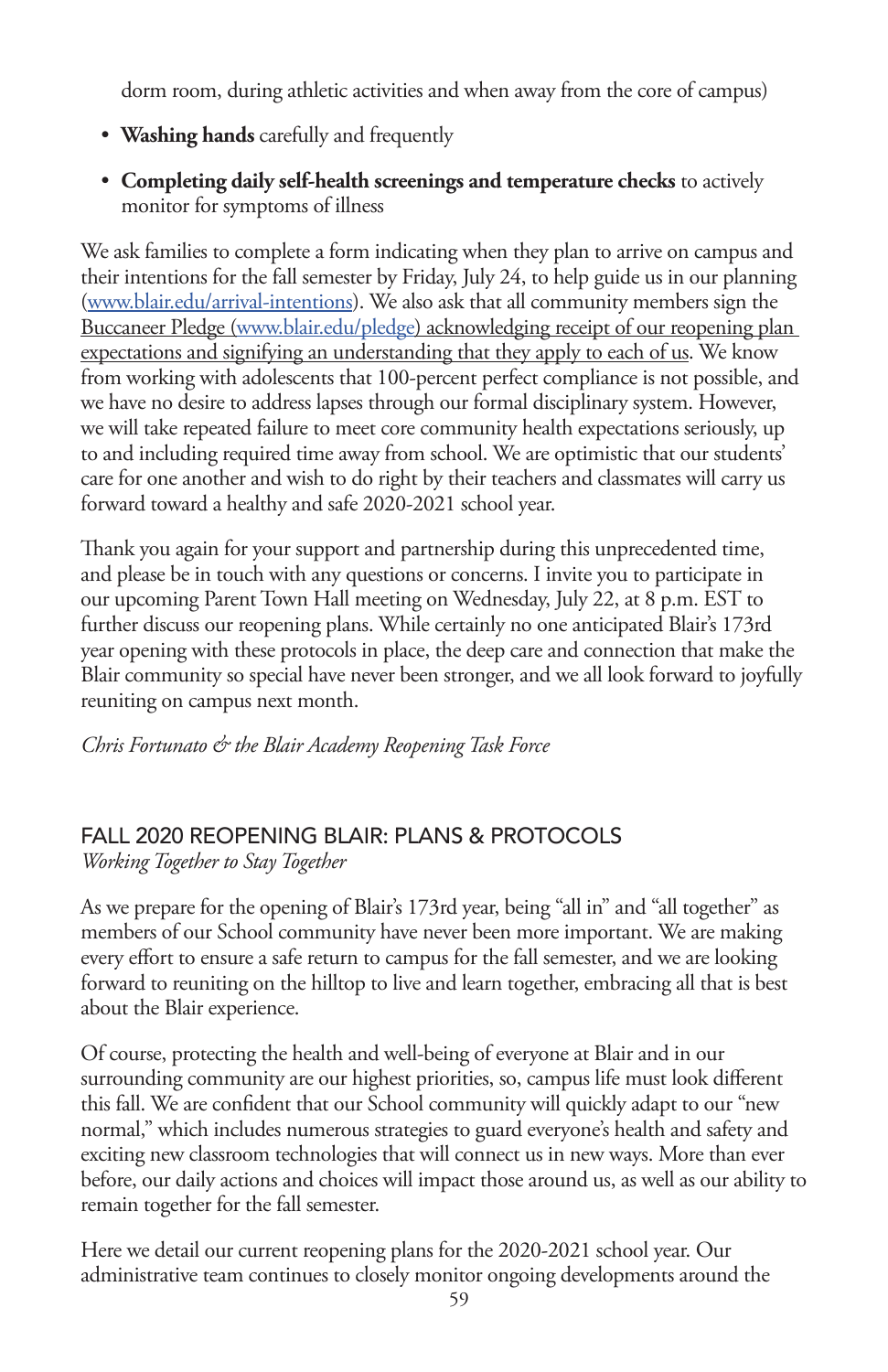coronavirus pandemic. As we receive further guidance from state officials and health experts, we will keep families informed of any adjustments needed to protect our community.

We hope this information will answer all of your questions about how we will resume in-person instruction, athletic training, arts programs and dormitory living while protecting the health and well-being of our students, faculty, staff and the larger community. Please don't hesitate to contact Blair's student life office with questions or concerns at (908) 362-6121, ext. 5600, or reopening@blair.edu.

#### *What protocols has Blair put in place to promote health & safety on campus?*

- **• Limited campus access:** As a protective measure, access to campus is limited and health screenings are required upon entry (see below for details).
- **• Face coverings:** Wearing a face covering is critical to significantly impact our community's sustained health. Thus, all individuals on campus are expected to wear a double-layer face covering whenever inside buildings (students may remove their masks when they are in their own dorm rooms and when in the act of eating, showering, brushing teeth or during other times of selfcare). Masks must also be worn in all outdoor spaces across campus, with the following exceptions as long as appropriate physical distance can be maintained:
	- •When seated within a designated "mask break" circle
	- •When on Blair's golf course, campus trails or Park Street
	- •During certain supervised athletic activities
	- •When visiting with faculty on the porches/lawns of their campus residences
- **• Physical distancing:**
	- •Classrooms and common areas have been de-densified to allow for physical distancing (minimum six feet of separation).
	- •Dormitory access is limited to the faculty members and students associated with the dormitory. Access to each floor is limited to the members of the "cohorts" who reside there.
	- •The Romano Dining Hall offers multiple seating options, including line service and grab-and-go options; everyone is required to adhere to physical distancing measures inside the dining hall, as well as specifically assigned meal times.
- **Cleaning/personal hygiene:**
	- •Frequent hand washing is required.
	- •Hand-sanitizing stations have been installed across campus.
	- •The housekeeping staff is cleaning facilities with increased frequency.
	- •Additional appropriate, effective cleaning supplies are available for individual use.
- **• Testing:** Testing will be divided into two categories: diagnostic (if a student is sick) and surveillance (broad testing within a population, for example within a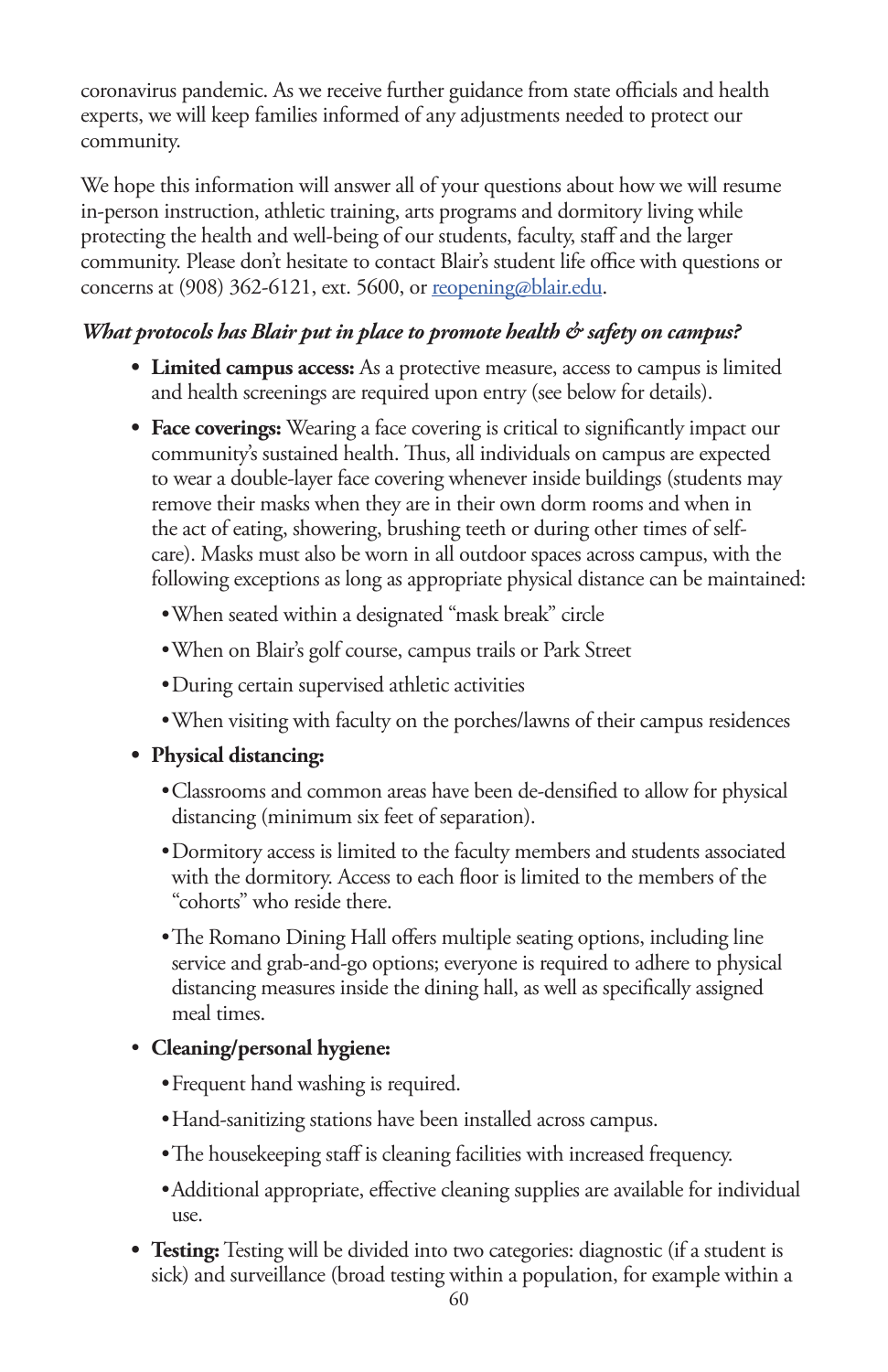dormitory "cohort"). Diagnostic testing will be performed at the Blair Academy Health Center, with results returned within 24 to 48 hours and isolation of positive COVID-19 cases. We will engage in surveillance testing as appropriate, factoring in conditions on or around campus, the guidance of infectious disease experts, the Centers for Disease Control and Prevention (CDC) and local public health officials.

- **Health screen & temperature check:** All faculty, staff and students are required to complete a daily health screen via the Clear 2 Work app. The daily health screen includes the following questions:
	- Have you had an elevated temperature in the past 48 hours (elevated = 100.4) or higher)?
	- •Have you been recently diagnosed with COVID 19?
	- •Are you showing any of the following symptoms?
		- •Cough
		- •Fever
		- •Chills
		- •Muscle pain
		- •Sore throat
		- •Loss of taste
		- •Loss of smell

*\*Close contact is defined as being within approximately six feet of a COVID-19 case for more than 10 minutes; close contact can occur while caring for, living with, visiting or sharing a healthcare waiting area or room with a confirmed COVID-19 case or having direct contact with infectious secretions of a COVID-19 case (e.g., being coughed on).*

If the answer is "yes" to any of the above questions, then day students and faculty and staff members who live off campus should remain at home. Campus residents should remain in their dorm rooms or residences. Anyone with a "yes" answer should call the Blair Academy Health Center. Employees should also notify their supervisor and call their personal healthcare provider. If the answer is "no" to all of the health-screen questions, then students, faculty and staff members must next visit one of the facial-recognition temperature screen kiosks located throughout campus (day students and faculty and staff members who live off-campus must complete the on-campus temperature screen immediately upon arrival, while boarding students and residential faculty must complete the temperature screen before proceeding to any public space on campus, including the dining hall or first-period class). If the on-campus temperature screen detects a fever, students should immediately report to the Health Center. Employees should return to their homes and call the Blair Academy Health Center.

• **Contact tracing:** If a positive COVID-19 test presents, we will initiate contact tracing in partnership with the Warren County Health Department, commence quarantine procedures and begin deep cleaning of infected areas. Our director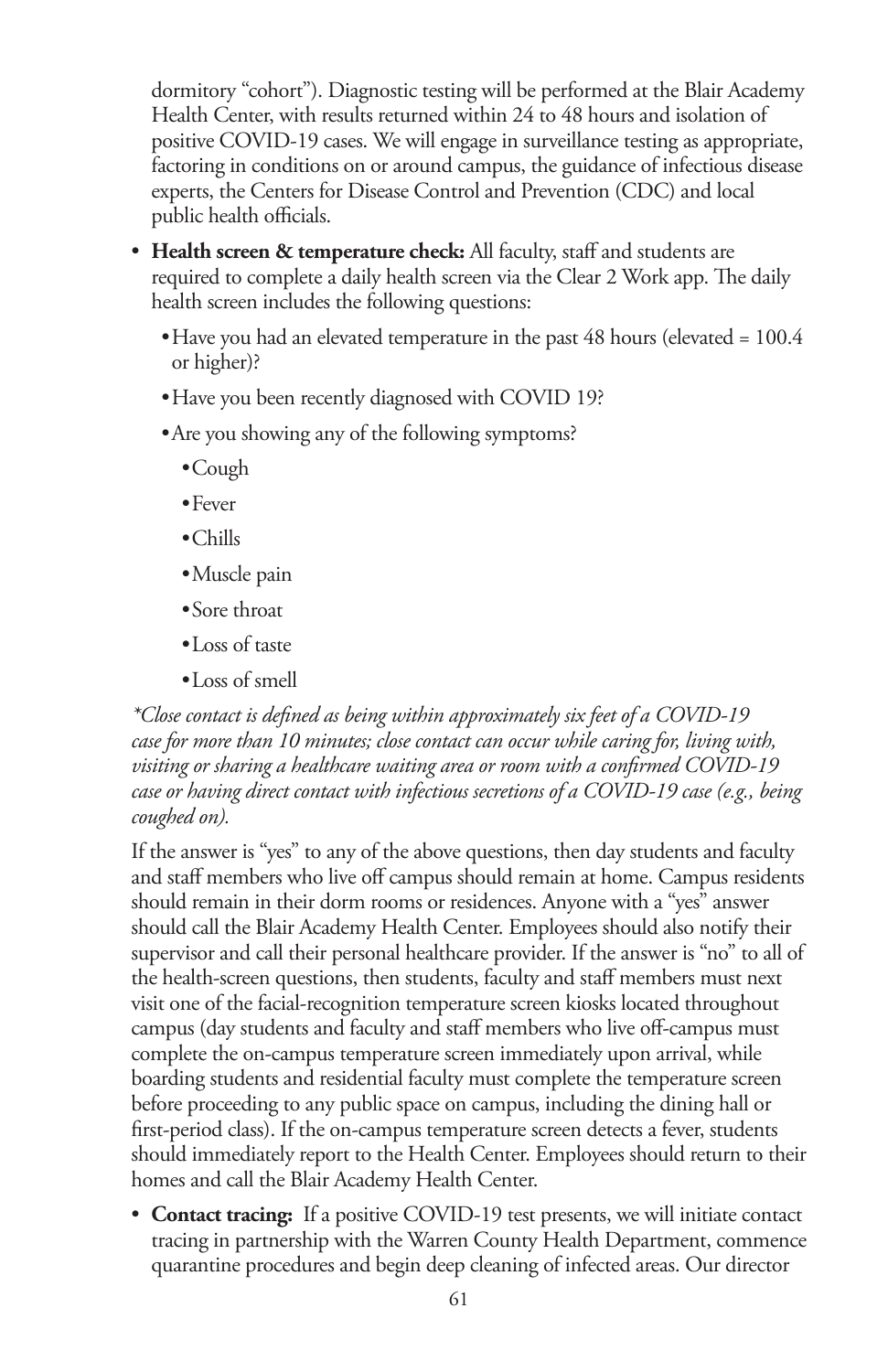of health services and several faculty and staff members have been trained in contact tracing; in coordination with our local health department, they will act to identify those who may have been exposed to the virus and will work to contain the spread of infection. Contact tracing will be conducted in a manner that respects the privacy of any Blair community member who tests positive.

#### *What are Blair's specific expectations as students prepare to return to campus?*

#### Pre-arrival expectations

- We expect ALL students to limit their risk of exposure in the 14 days before they return to Blair. This includes wearing a face covering in public spaces, practicing physical distancing from anyone outside their household and adhering to excellent hand hygiene. Social gatherings should be avoided and trips outside of the house should be limited to necessities. We expect every family to commit to and comply with physical distance and self-quarantine measures. Your compliance greatly impacts the safety of our entire school community.
- It is important for families to remain up-to-date with evolving CDC (www.blair.edu/cdc) and state of New Jersey travel guidelines (www.blair.edu/state-of-nj). Students who live outside of the United States and in some domestic U.S. locations with high infection rates should be prepared to quarantine for 14 days and monitor for symptoms upon arrival in New Jersey and before coming to Blair.
- It is absolutely imperative that the 2020-2021 health forms are completed by August 1. Students will not be able to complete the registration and move-in process in the absence of completed forms.

#### **Testing**

- Students are **required to be tested for COVID-19 five to seven days prior to their return to Blair**. The Blair Academy Health Center sent a saliva test kit to the residence (or temporary hotel/homestay) of all students. Faculty and staff were tested before students arrived on campus and will continue to be tested on an ongoing basis moving forward.
- If a test result is positive for COVID-19, the student, faculty or staff member must remain at home for at least 14 days and work with the director of health services to determine a re-entry plan.
- When students arrive on campus to register, Blair will conduct PCR nasal swab testing. If students test positive when they arrive on campus and cannot go home, they will be immediately isolated on campus until they can be picked up by their parent or guardian and will remain in their care until the student is COVID-free. We have limited isolation space where, if necessary, a student can stay until COVID-free.
- Beyond registration day, Blair will conduct PCR nasal swab testing for all students seven-to-10 days after arrival, if individual students show symptoms of COVID-19 and at other intervals to be determined by our health-services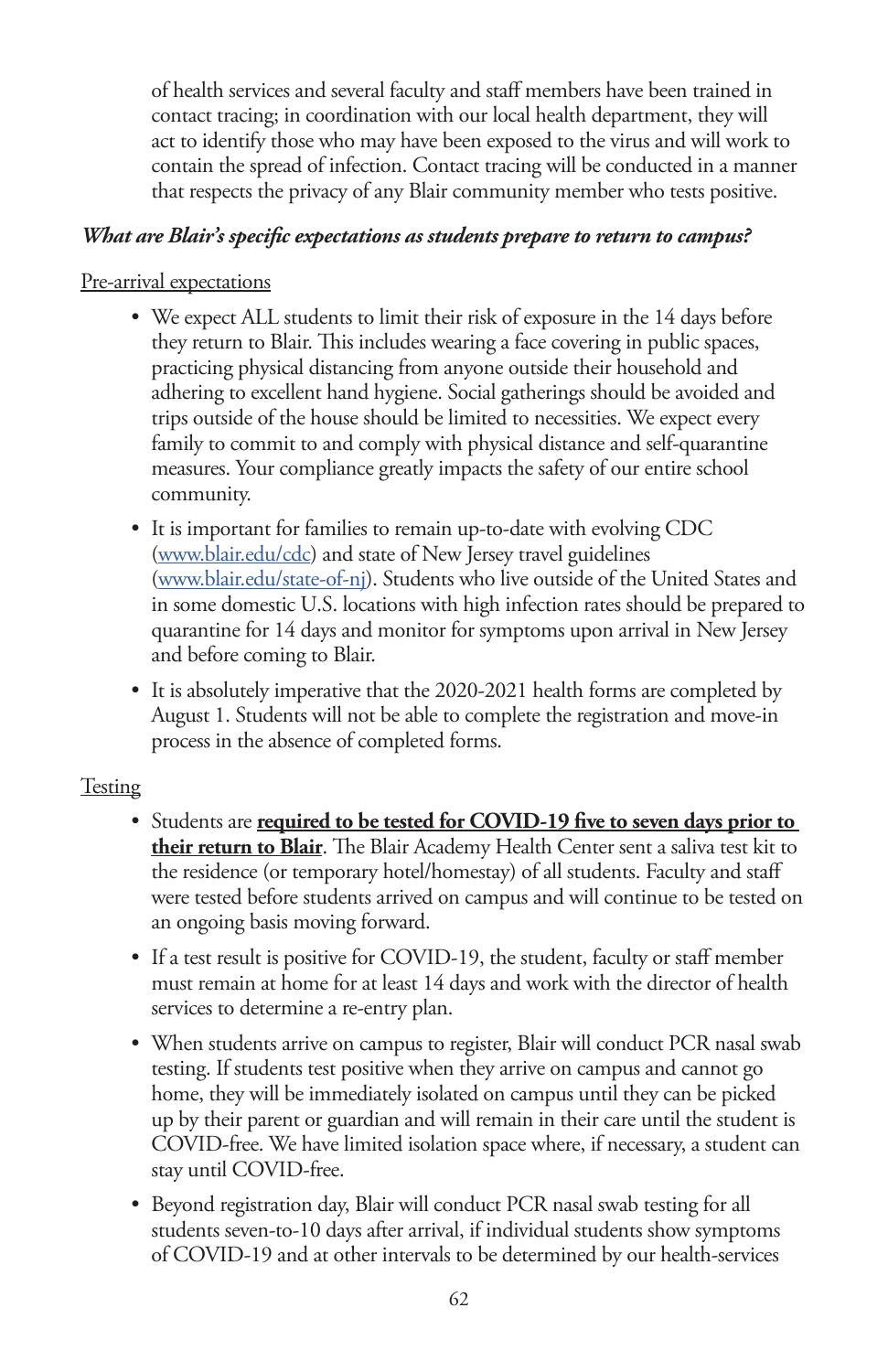team. Blair will charge student accounts \$125.00 for testing on registration day, at the beginning of the second semester and in the instance of a parent's specific request, but the School will cover the cost of any other surveillance testing throughout the school year. Symptomatic COVID-19 testing should be covered by individual student's insurance companies.

#### Registration dates

Students will register in small groups from August 22 to 28, and we will confirm individual registration and arrival dates by August 17. Registration for day students will be completed virtually, and the student life office will be in touch during the week of August 17 with more specifics.

During boarding student registration, each day will be divided into two arrival/ registration timeframes, from 8:30 to 11:30 a.m. and from 1 to 4 p.m., with no more than 50 families arriving per day. Students are expected to wear face masks at all times except when in their own dorm rooms, when eating meals or when using the restrooms until their PCR nasal swab test results are received by the Health Center. Parents are also expected to wear face coverings on the day that their child or children register. Parents will be asked to remain outside of the dormitories while prefects, faculty and staff help students move in. Once move-in is complete, one parent will be permitted to visit his or her child's room before departing campus.

- Saturday, August 22: Returning international students (10th & 11th grade)
- Sunday, August 23: Returning international students (12th grade) & new international students
- Monday, August 24: Senior Class Council, Prefects, Be Well, Blue & White Key Society members
- Tuesday, August 25: New non-international boarding students (specific students TBD)
- Wednesday, August 26: New non-international boarding students (10th, 11th, and 12th grade students)
- Thursday, August 27: Returning 10th-grade boarding students
- Friday, August 28: Returning 11th-grade boarding students
- Saturday & Sunday, August 29-30: Orientation
- Monday, August 31: Classes start

#### **Orientation**

Orientation for small groups of students will take place in the days leading up to orientation weekend. Orientation will focus on establishing our expectations for personal health, physical distancing and respect for all community members while at the same time building personal relationships for support, guidance and mutual growth.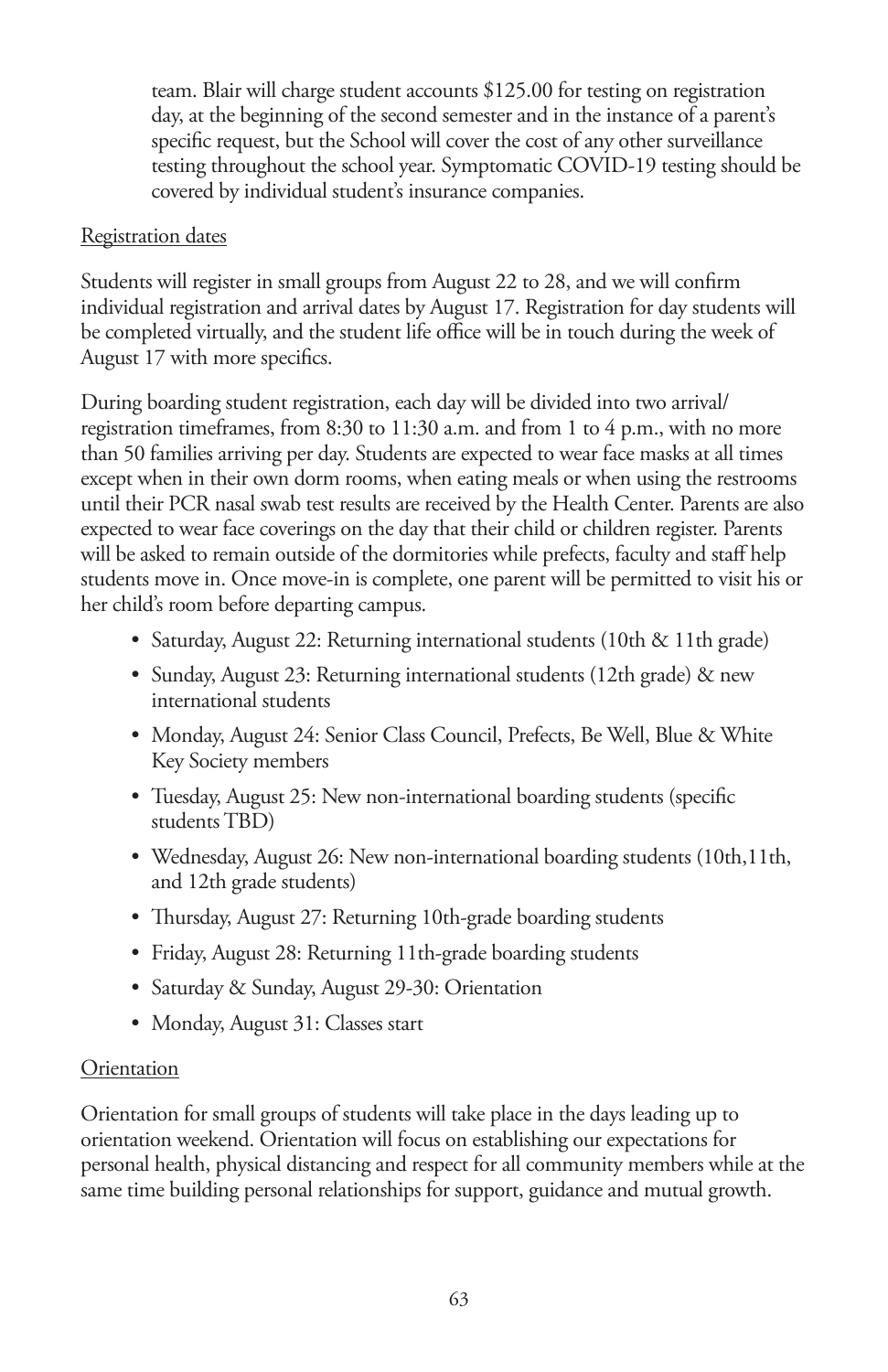#### *What measures has Blair put in place to support members of the community who test positive for COVID-19?*

Response to positive test

- We continue to develop our health and safety protocols based on evolving recommendations and standards. The School has onsite COVID-19 testing capacity. Rooms for isolating students have been set aside within and near the Blair Academy Health Center, and we have the capacity for additional isolation, if necessary, on campus.
- If a student is diagnosed with COVID-19, he or she will be admitted and isolated at the Blair Academy Health Center. We will ask parents or designated emergency contacts to pick up the student within 12 hours to self-isolate at home. The student will remain at home until he or she recovers and meets the CDC's return-to-community guidelines (www.blair.edu/return-to-communityguidelines). If the student is not able to stay with his or her emergency contact, we will work with families to ensure safe accommodation. In addition, as soon as a student or employee is diagnosed with COVID-19, we will inform the Warren County Public Health Department and support its contact tracing. Any close contacts of the infected person will be quarantined, and, in the case of students, their families will be notified immediately. We will work with our housekeeping team to ensure that all potentially exposed spaces are deep cleaned according to CDC guidelines.
- If a student needs medical attention beyond what can be provided on campus, he or she will be transported to a local hospital. Our first line of emergency room care is Newton Medical Center.

#### *What will dormitory & school life look like during the fall semester?*

#### Dormitory "cohorts"

Students will be grouped into cohorts of 12 students within their dormitories. These cohorts are smaller than the "household" groups we originally envisioned to more effectively limit the potential spread of illness. Individual cohorts will be assigned staggered times for use of bathrooms for showering and morning/evening routines. Students will need to wear masks whenever outside of their dorm room, but we plan to provide opportunities for students to have unmasked time with their respective cohorts, maintaining physical distancing, after we have completed the first several weeks of the school year on campus.

- For the first two weeks on campus, boarding students will participate in all activities, including dining, with their dorm cohorts as we complete our first rounds of on-campus COVID-19 testing.
- After the first several weeks of the school year, we anticipate cohort members will not be required to wear masks when participating in adult-supervised outdoor activities that allow for proper physical distancing from other groups and six feet distancing from one another in the cohort.
- At times when members of more than one cohort share a space (i.e., during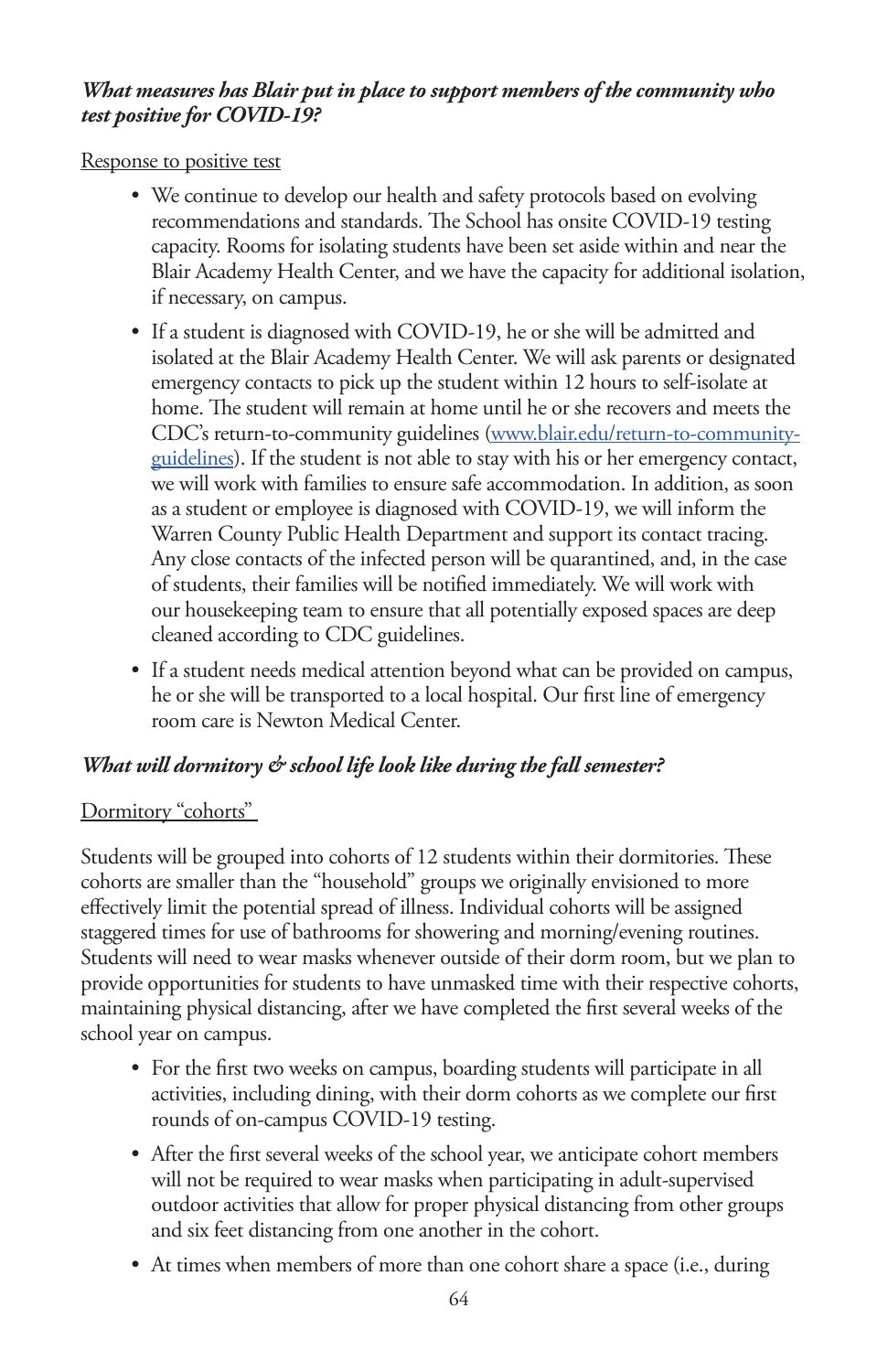some indoor activities or dorm meetings), proper physical distancing measures will be observed and face masks will be used. Many of these events will likely happen outside under tents.

• Students will have the opportunity to spend time with others outside their cohort as long as they are following Blair's mitigation protocols.

#### Dining services

• While we have plans for physically distanced dining in the Romano Dining Hall, we will be prepared to adjust the dining-service plans if necessary. The dining hall will offer multiple seating options, including line service and graband-go options; everyone will adhere to physical distancing measures inside the dining hall, as well as specifically assigned meal times.

#### Athletics, performing arts & activities

- Athletics, performing arts and co-curricular activities will look different this fall.
- We are developing plans for our theatre, instrumental and vocal groups while accounting for physical distance and utilizing spaces such as the outdoor theatre and some of the large tents placed throughout campus.
- For athletics, we are closely monitoring executive orders and actions of state and local officials, peer schools, athletic league affiliates and the NCAA. We will also look to COVID-19-specific protocols from the National Federation of High Schools and Sports Medicine Advisory Committee to provide the most meaningful opportunities for our student athletes. Currently, the New Jersey Sports Advisory Task Force guidelines call for a delayed start for the fall athletic season with practices starting in September and competitions beginning in October.
- If interscholastic athletic competition is not possible, our team offerings will include developmental opportunities such as skills/drills training, strength and conditioning, small-group-directed coaching, game strategy and potentially intersquad competitions. We will also have a host of wellness and fitness options conducive to social distancing such as yoga, spinning, hiking and other recreational activities.

#### Dormitory living

- Dormitory access is limited to the faculty members and students associated with the dormitory. Access to each floor is limited to the members of the "cohorts" who reside there.
- Students are advised not to share items such as towels, toothpaste or personal care items. It is extremely important to label all of your belongings. These items should not be left in the bathroom.
- Windows are required to always be open to increase the flow of fresh air through the dormitory and dorm rooms. Students may wish to pack more sweaters and long sleeves.
- The only items of furniture allowed in a dorm room are a small refrigerator,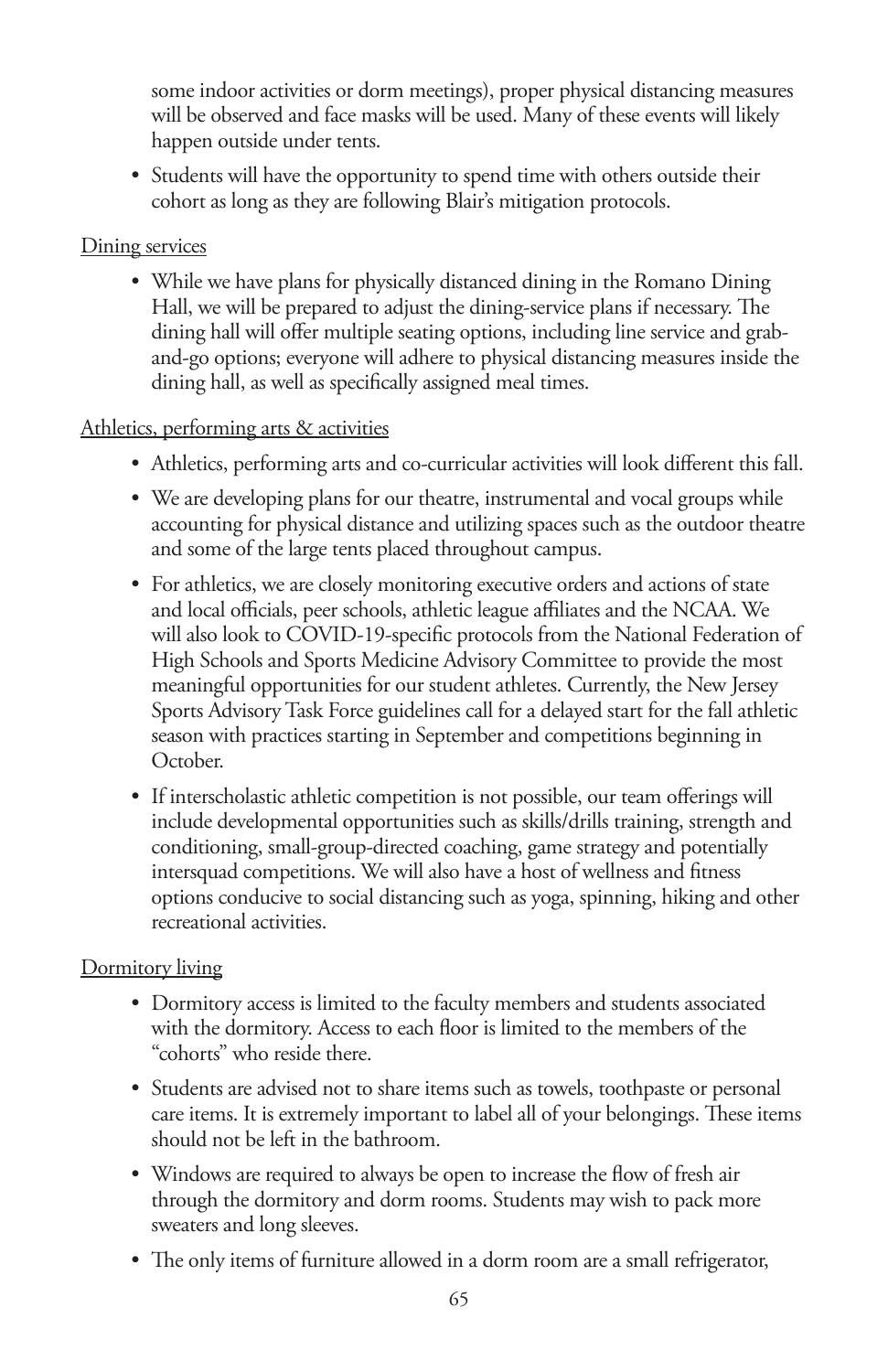plastic storage units and an alternate desk chair (cloth or bean bag chairs are prohibited).

- Room inspections will help ensure each dorm room remains clean, sanitary and free of clutter.
	- We expect students to keep their rooms clean. The dorm staff will inspect rooms each evening at 10 p.m. for general cleanliness (i.e., they are wiped down, free of garbage and no clothes strewn on the floor). The dorm head or a designated faculty member on duty will give each room special attention on Sunday evenings.

#### What to bring & NOT to bring

- What to bring:
	- 10 double-layer cloth or 2-ply masks
	- Enough hand sanitizer and disinfectant wipes to last at least the first two weeks of school, as well as a Swiffer or similar cleaning tool
	- A window fan (the model we recommend can be found at www.blair.edu/ window-fan)
	- Essential clothing that meets Blair dress code requirements (which has been adjusted for the 2020-2021 school year), in addition to comfortable clothing
	- At least one extra set of sheets
- Laundry detergent
	- Small white board and dry-erase marker set (for classes)
- What NOT to bring:
	- Any furniture beyond a refrigerator, desk chair and plastic storage containers
	- Extra clothing that you will not need
	- Any fabric wall coverings or rugs

#### *What policies are in place for campus visitors & campus departures?*

#### Family visits

• Parents, other family members and friends are traditionally encouraged to visit Blair at any time throughout the school year, but as we strive to maintain a safe, COVID-19-free campus, we do not envision visits from families being possible until at least October 1. If critical needs arise that require a visit, please be in touch with the student life office. After October 1, parents or guardians may visit only with explicit permission from the student life office. Those visits will include specific protocols and likely take place outside of campus buildings/dormitories in designated outdoor spaces. Families will not be able to freely attend sporting events and art performances in person, and official invitations may be required to support campus de-densification. Many events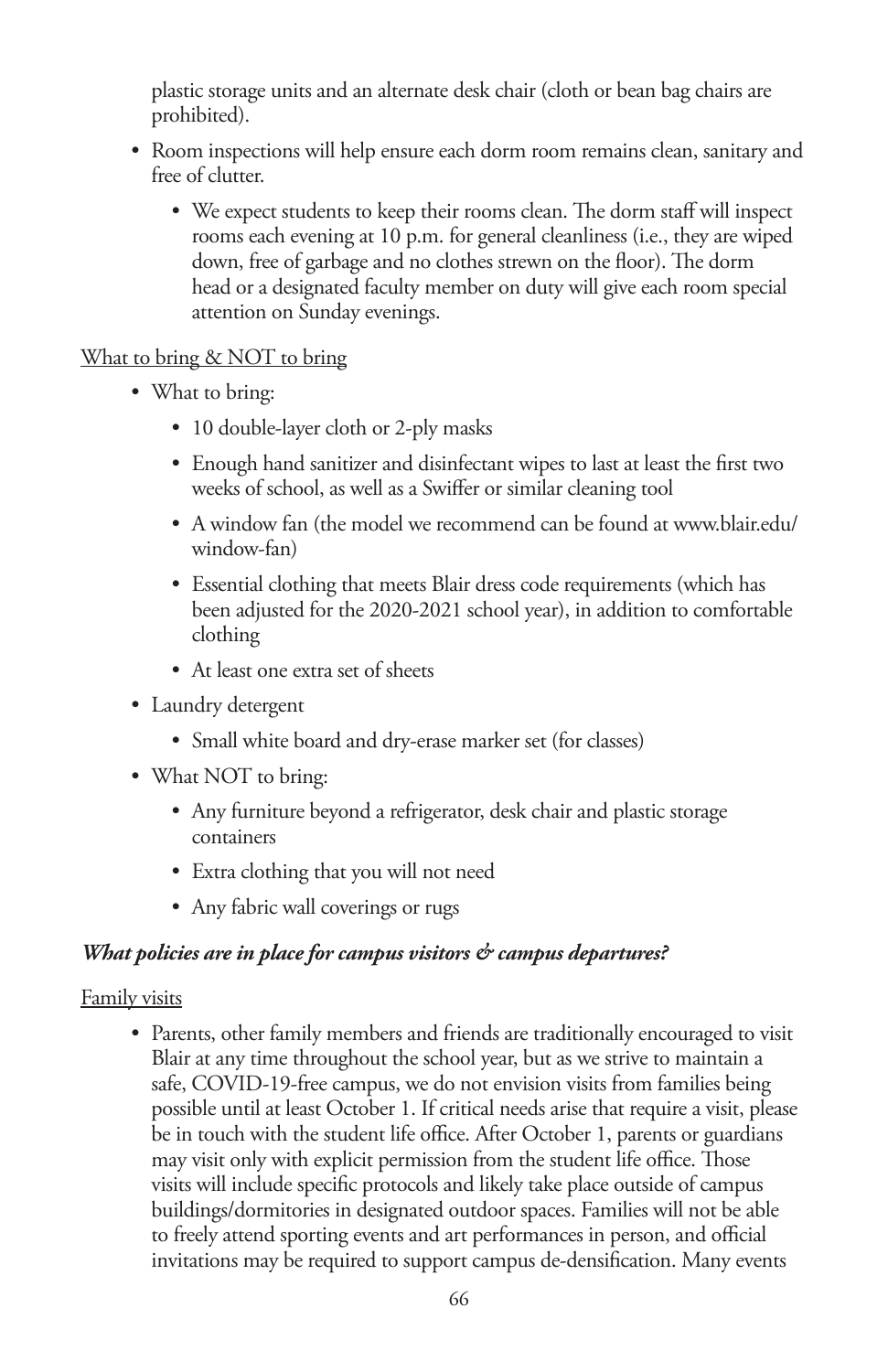will be livestreamed. While we will not hold Family Weekend in the fall, we will arrange for virtual family conferences with teachers, advisors, monitors and coaches, and we hope to offer an opportunity for a spring Family Weekend

• Campus visits for prospective family tours and interviews continue to be suspended until further notice. Instead, Blair is directing prospective students and parents to a host of virtual offerings, including video tours, a digital campus website (www.blair.edu/digital-campus) and regular Zoom calls. Families interested in learning more about Blair or scheduling a virtual interview/tour should email admission@blair.edu or call (800) 462-5247.

#### Off-campus travel

- Although we plan to limit off-campus travel to prevent the spread of illness, we recognize that individual students have independent, non-school affiliated activities that require off-campus travel. These activities will be permitted as conditions allow and with permission from the student life office. When students return to campus, they will be screened and, if Blair determines it is necessary, tested and quarantined.
- Trips to local businesses such as Gourmet Gallery, Dale's Market and the Blairstown Inn will not be permitted for the first two weeks of the school year. We will have a process in place for students to order food for delivery from local establishments, and we will revisit our policy on businesses specific to the village of Blairstown two weeks after all students have returned to campus. If an allowance is made, it will be predicated on mask-wearing, strict adherence to physical distance and proper compliance. We ask that day students also restrict their travel during the academic year to limit their potential COVID-19 exposure. Since boarding students will mostly remain on campus, we expect day students to remain at home except for essential purposes.

#### *What will the day student experience be like?*

Day students are vital members of our school community, and we strive to ensure their robust participation in the life of our campus. Day students will have the opportunity to fully engage in Blair activities, including on weekends, but will be required to complete an at-home health check before coming to campus, as well as an on-campus daily temperature screen.

Out of an abundance of caution, we are taking a step-wise approach to the start of classes to allow time for mitigation efforts to become routine for everyone on campus. This means a phased-in approach to in-person instruction:

- Classes will begin as scheduled on August 31, but for the first week, classes will be virtual for all students. Classes will be virtual for day students through September 12.
- Boarding students will begin in-person instruction on September 7 according to their regular schedules.
- Day students will begin in-person instruction on September 14.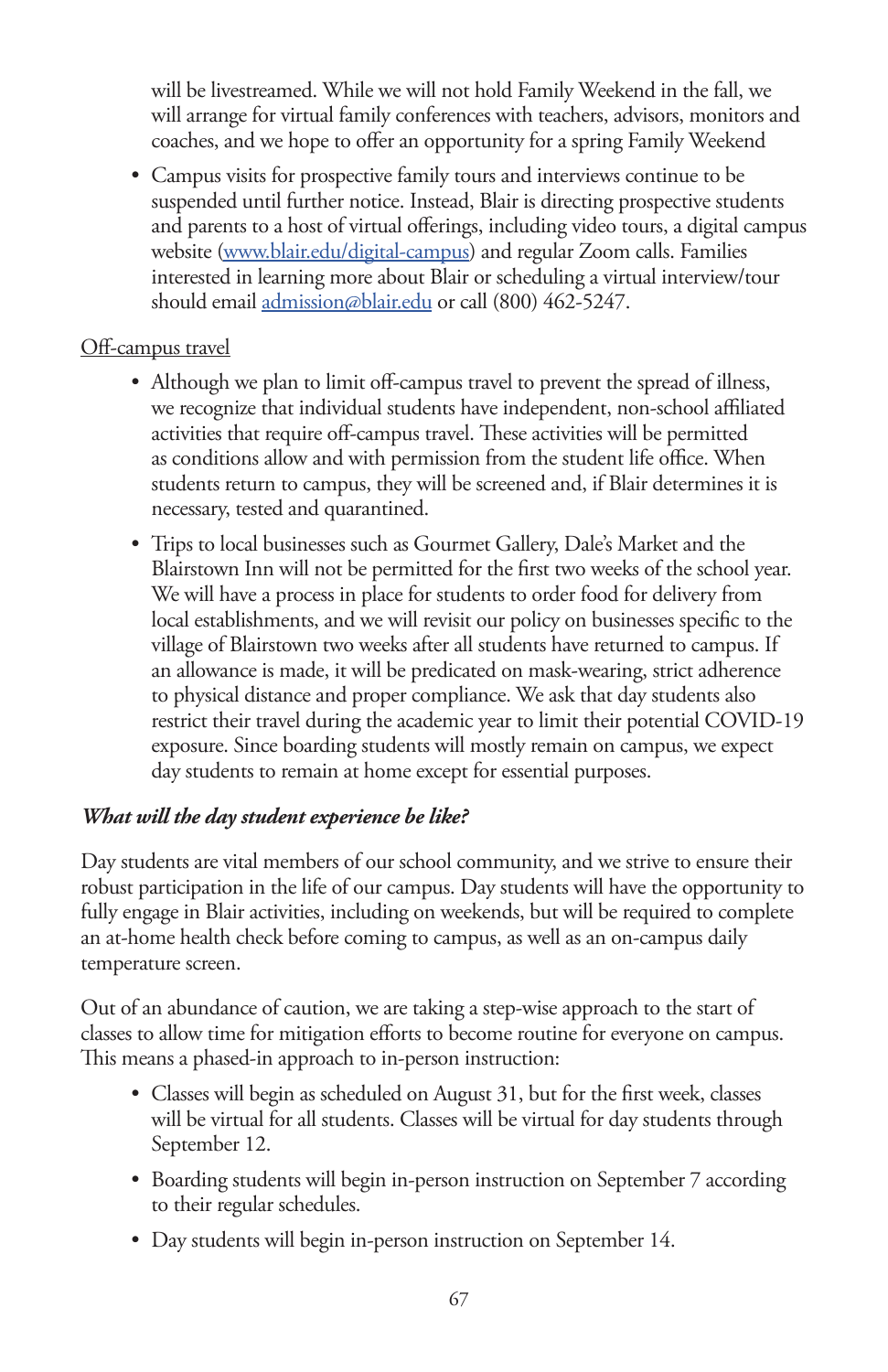Beginning September 14, day students will be invited to have breakfast and lunch on campus, and we plan to offer dinner as well, likely in early October. Day students will have designated spaces around campus to store their belongings and access to desk space—specifically, in Timken Library, Hardwick Hall and Blair Commons—for study and occasional online classes.

Drop off & pick-up: Parents should drop off their child(ren) at the stone staircase leading from Park Street to the rear of Clinton Hall. If a day student cannot be dropped off at the Park Street stairs for any reason, please contact the student life office. We chose this location because it is convenient for families and will minimize campus traffic. Arriving students must stop at the temperature kiosk on the walkway at the top of the stairs to complete their daily on-campus health screen. Day students who drive themselves to campus should proceed to the Hardwick Hall parking area and utilize the temperature kiosk in the entryway to Hardwick Hall near the clock tower. Regardless of where they are dropped off in the morning, day students must proceed directly to the nearest temperature-check kiosk to complete their daily health screen.

#### *What will the daily schedule & academic experience be like?*

#### Schedule & programming

- Out of an abundance of caution, we are taking a step-wise approach to the start of classes to give us the time for our mitigation efforts to become routine for everyone on campus. This means a phased-in approach to in-person instruction:
	- Classes will begin as scheduled on August 31, but for the first week, classes will be virtual for all students. Classes will be virtual for day students through September 12.
	- Boarding students will begin in-person instruction on September 7 according to their regular schedules.
	- Day students will begin in-person instruction on September 14.
- Blair is committed to pursuing the best possible learning experience for all students, both in the classroom space and through virtual means in the year ahead. At the opening of the 2020-2021 school year, a full student handbook specific to classroom learning will be provided to all families to clarify expectations related to the hybrid learning environment we will employ. We will spend time in orientation and at the start of the academic year reviewing important information and protocols with students to ensure everyone is wellprepared for the year ahead. To view the class day schedule, visit www.blair.edu/academic-schedule.
- Blair's hybrid model maximizes in-person instruction time for students on campus within the structure of the academic day. Students will do the majority of their learning in physical classrooms with optimized air ventilation, abiding by Blair's policies of face coverings and physical distancing. Students who are on campus will also participate in some online learning as a means of de-densifying our classroom spaces. In addition, students who are unable to be present in the classroom for any reason will engage with their teachers and classmates online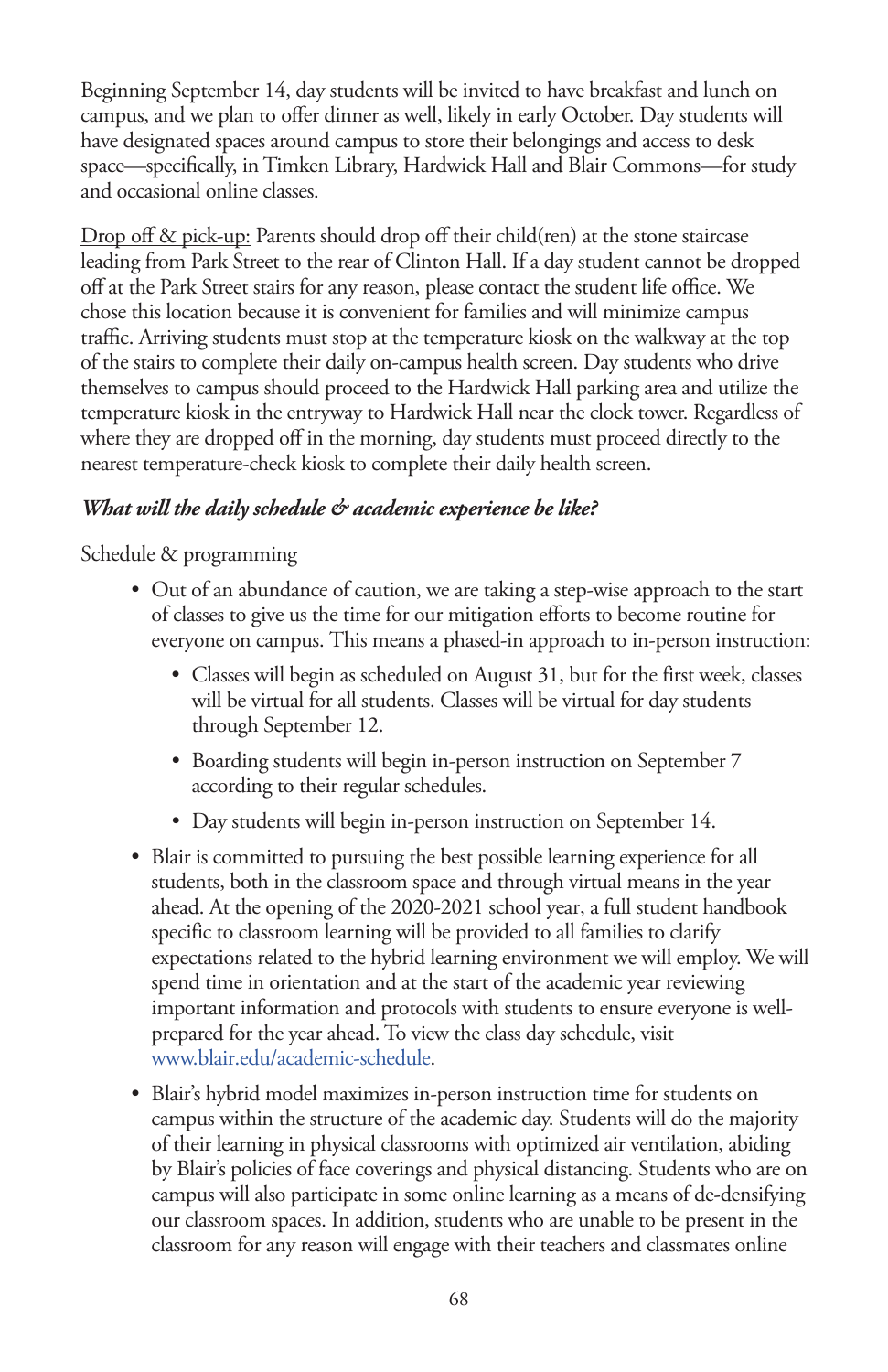through virtual conferencing tools like Google Meet to ensure continuity of learning.

• State-of-the-art technology installed in every classroom will allow remote students to be directly involved in the classroom experience. All Blair classes will be organized using Google Classroom to support students in their learning, regardless of whether they are on or off campus. We will also record all live classes and post videos for students living in different time zones to access at their convenience. Throughout 2020-2021, Blair will be flexible, accessible and intentional about creating and maintaining a teaching-and-learning experience that is connected, cohesive and enriching.

#### **Weekends**

In some respects, every weekend will be a Community Weekend this fall as part of our efforts to limit student departures from campus. We are planning myriad ways to create an enhanced sense of home within dorms and around campus during fall weekends. Think food deliveries, food trucks, big tents for physically-distanced camaraderie, activities conducive to distance (such as golf, hiking, fishing, frisbee golf and outdoor movies) and more ideas that we'll gather from students in the months ahead.

#### *What if factors outside of Blair's control change these plans for the 2020-2021 academic year?*

#### Campus alert levels

Of course, reopening in August (and remaining open) is subject to governmental directives and orders. In addition, our plans are subject to our ongoing assessment of the safety, health and well-being of our students and employees and our ability to maintain the highest standard of care for everyone on campus. That's why Blair, along with 32 other leading northeastern boarding schools, is working with Environmental Health and Engineering (EH&E) to review and audit campus operations and facilities, guide our reopening plan, and advise us on how to best implement CDC and state guidance in the boarding-school environment. EH&E is a trusted partner to many colleges and universities that, like us, seek to support and protect the health of their communities in academic, residential, athletic and arts spaces.

We have developed the phased program on the following page to help guide us on campus protocols.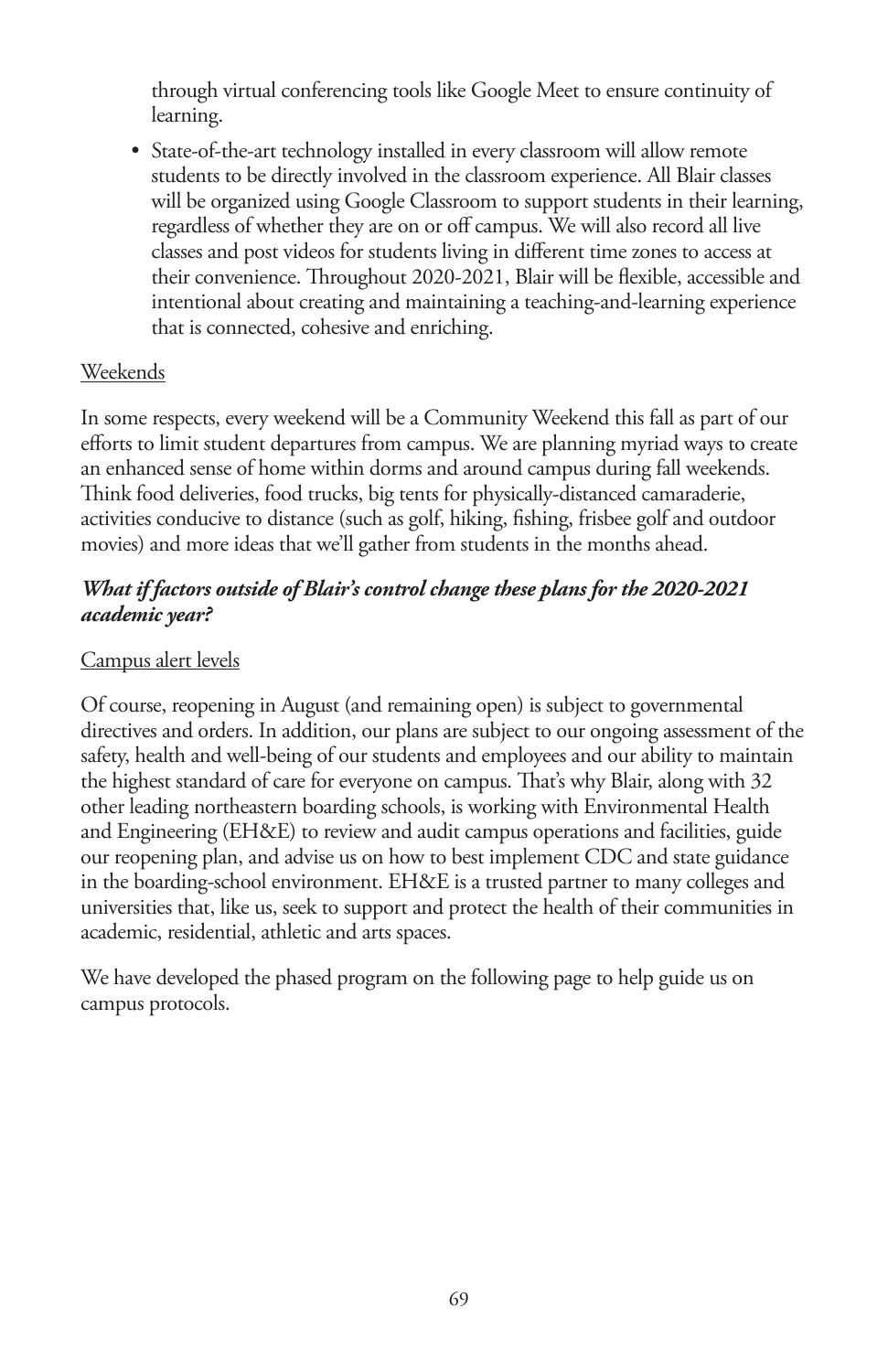# BLAIR ACADEMY COVID-19

# CAMPUS PROTOCOL ALERT LEVELS

|                                                         | <b>RED:</b><br><b>VERY HIGH</b><br><b>RISK</b>   | ● Multiple confirmed positive COVID-19 cases among<br>campus residents and/or employees.<br><sup>®</sup> Masks at all times except meals and restrooms.<br><sup>®</sup> Likely return to remote learning.                                                                                                                                                                                                                                                                                                          |
|---------------------------------------------------------|--------------------------------------------------|--------------------------------------------------------------------------------------------------------------------------------------------------------------------------------------------------------------------------------------------------------------------------------------------------------------------------------------------------------------------------------------------------------------------------------------------------------------------------------------------------------------------|
|                                                         | <b>ORANGE:</b><br><b>HIGH RISK</b>               | <sup>®</sup> Isolated positive COVID-19 cases among students, campus<br>residents, and/or employees following a contact-tracing<br>process.<br><sup>®</sup> Campus protocols as articulated upon arrival, but situation<br>monitored closely to determine if additional safety measures<br>and protocols are enacted.<br>• Likely no personal/family visitors or campus departures.                                                                                                                                |
|                                                         | <b>YELLOW:</b><br><b>ELEVATED</b><br><b>RISK</b> | © COVID-19 cases reported in one or more of the surrounding<br>counties, but not on campus or among anyone connected to<br>employees or day students.<br><sup>®</sup> Campus protocols as articulated upon arrival. Masks when<br>indoors, strict physical distancing, limited visitor access to<br>campus, limited departures from campus by boarding students.<br>· Ongoing surveillance testing.                                                                                                                |
|                                                         | <b>BLUE:</b><br><b>MODERATE</b><br><b>RISK</b>   | <sup>®</sup> No COVID-19 cases on campus, among those connected to<br>community members nor in surrounding counties.<br><sup>®</sup> Masks required for certain activities, but not all. Emphasis on<br>physical distancing and other protective measures.<br>lacktriangleright Visitors off-camps Visitors allowed visitors allowed with screening; pre-approved trips off-campus<br>by students as authorized through a screening process, though<br>surveillance testing may be required upon return to campus. |
|                                                         | <b>GREEN:</b><br><b>LOW RISK</b>                 | COVID-19 cases in the region are contained.<br><sup>®</sup> Campus protocols adjusted to reflect a normal campus<br>experience.                                                                                                                                                                                                                                                                                                                                                                                    |
| Blair is currently in the yellow "elevated risk" phase. |                                                  |                                                                                                                                                                                                                                                                                                                                                                                                                                                                                                                    |